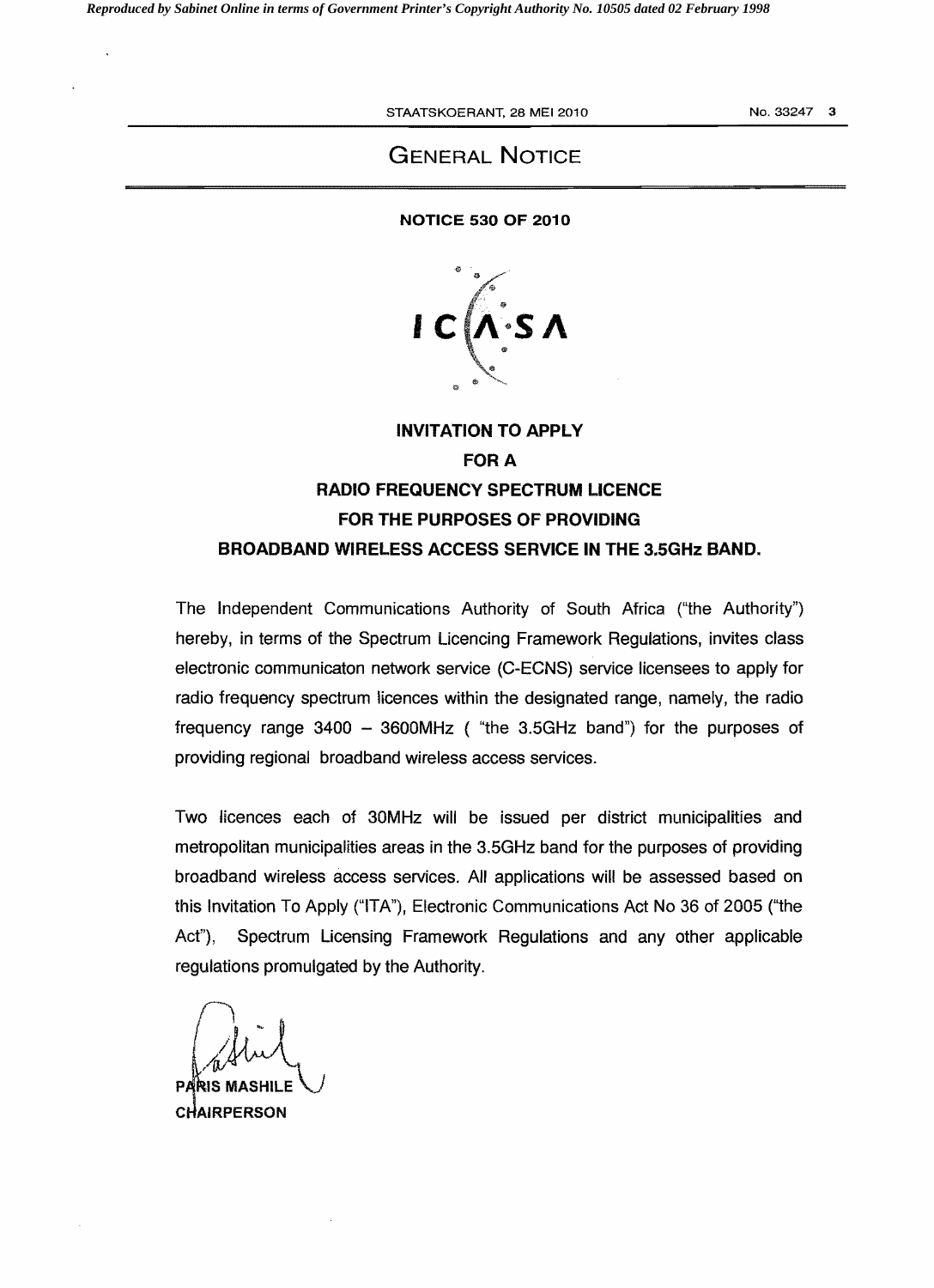#### 4 No.33247 GOVERNMENT GAZETTE, 28 MAY 2010

**BEFORE COMPLETING THE APPLICATION FORM, APPLICANTS MUST CAREFULLY READ THE NOTES UNDER SCHEDULE A AND ALSO REFER TO THE SPECTRUM LICENSING FRAMEWORK REGULATIONS, RELEVENT PROVISIONS OF THE** ACT, **AND ANY OTHER APPLICABLE REGULATIONS MADE BY THE AUTHORITY.** 

#### **Schedule A**

1. Applications must be made in writing.

2. Applications submitted must be in the format as provided in Schedule B. Applications must answer all questions set out in this application form fully. If any question is considered not applicable, please mark N/A with further explanation if necessary.

,3. The applicant must provide the original plus ten(10) copies of the completed application form by the deadline.

4. All applications submitted to the Authority pursuant to this ITA will be made available for inspection by interested persons at the Authority's library situated at Block 0, Pinmill Farm, 164 Katherine Street, SANOTON, Johanessburg.

5. Each application must be permanently bound (using either heat binding or spiral binding).

6. Each application must have a cover page with the name of the applicant, the licence being applied for and year of application on it.

7. The pages immediately following the cover must be the content pages which detail each section of the application and its page number.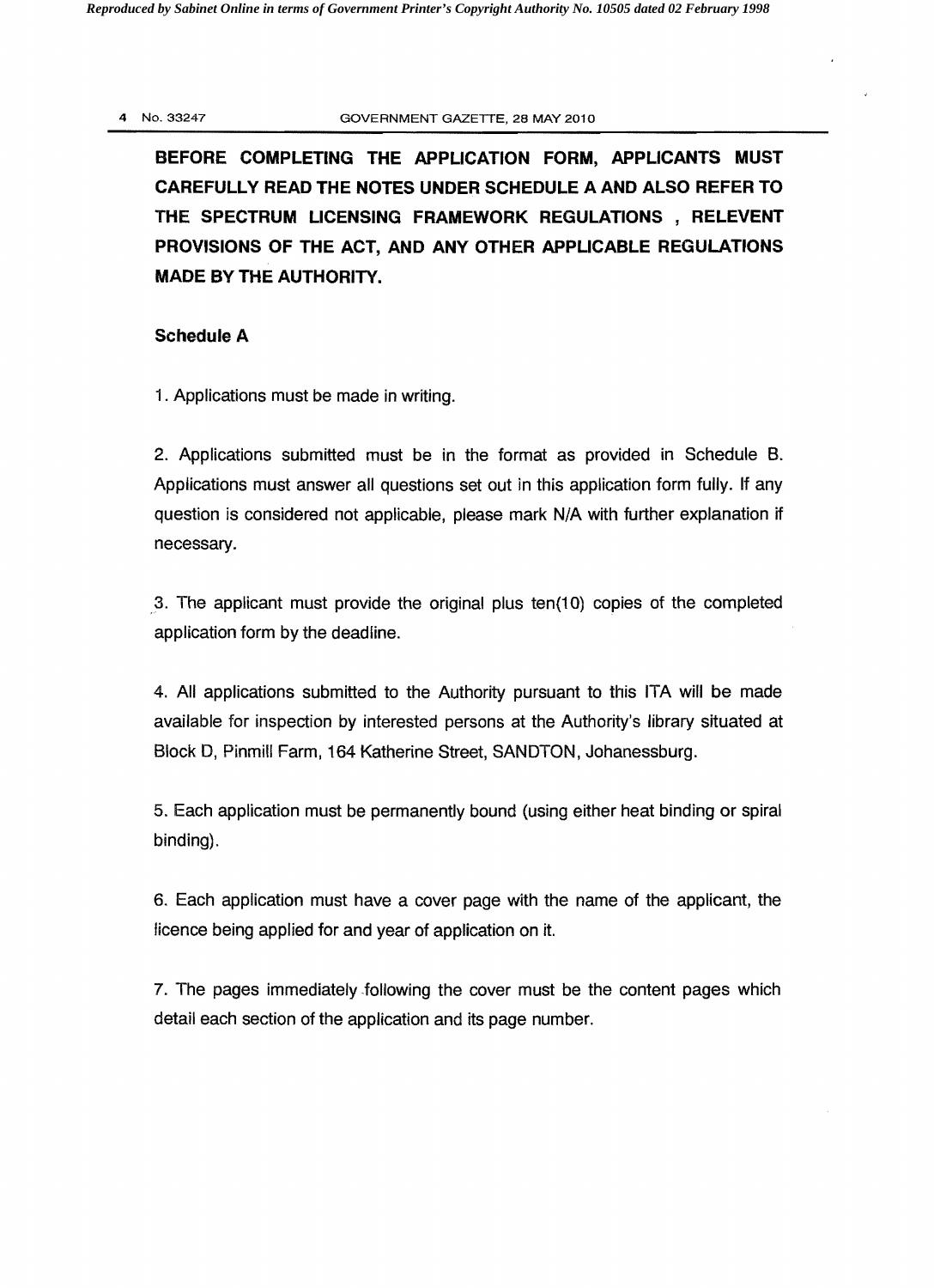STAATSKOERANT, 28 MEI 2010 NO. 33247 5

### 8. The application **must** be properly bound and paginated.

9. In the event that the applicant has to submit its application in more than one part or volume, each part or volume must have a cover page. In this case the cover page must specify the number of the part or volume (i.e. Part one, Part Two or Volume One, Volume Two). Each volume or part must also have the full set of content pages and sequentially numbered as noted.

10. In terms of section 4D of the Independent Communications Authority of South Africa Act, Act 13 of 2000 ("ICASA Act"), Applicants may request that any part of the application be treated as confidential. The Authority may determine that an application or portions thereof are confidential and the Authority will inform applicants of the outcome within seven (7) days of receiving a request for confidentiality. If the request for confidentiality is refused, the Applicant making the request will be allowed to withdraw such applicable portions or waive the confidentiality as appropriate.

11. Applicants must apply for the bandwidth they require on the 3.5GHz band which must not exceed 30MHz.

12. Every application must be accompanied by proof of payment of a nonrefundable application fee of R 70 000.00 (Seventy Thousand Rands ). The payment shall be in the form of an electronic transfer or via a direct deposit into the following ICASA bank account:

BANK: First National Bank

BRANCH: Weirda Valley

BRANCH CODE: 260950

ACCOUNT NO: 61037058222

REFERENCE: Name of the applicant.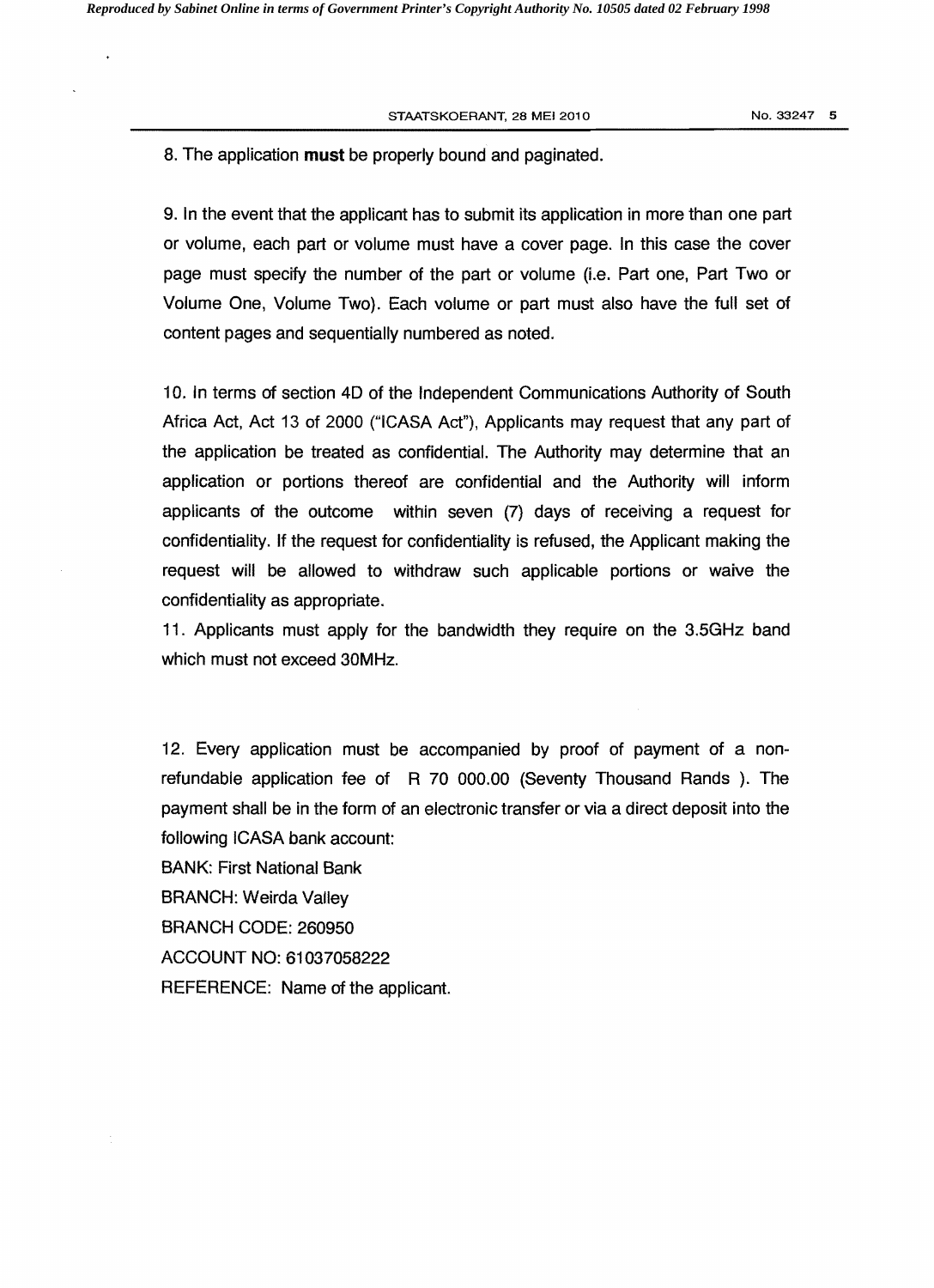13. Applications must be submitted by no later than 16HOO on 25 June 2010 (Central African Time).

13.1 The time indicated on the clock in the reception hall of Block B of ICASA, will be regarded as the correct time.

13.2 Applications must be addressed for the attention of the Chairperson and submitted to the General Manager: Licensing and Compliance at Block B, Pinmill Farm, 164 Katherine Street, Sandton, Johannesburg.

14. When receiving applications, the Authority shall affix on each container the time of receipt and shall provide each applicant with an acknowledgement. Applications received after the deadline will not be accepted or considered by the Authority.

15. Failure to comply with any of these requirements and provisions of the Spectrum Licensing Framework Regulations will render the application null and void.

16. The available licences in the designated range shall be awarded using a competitive processes. The following four (4) stages will be followed:

- Phase 1 Prequalification criteria
- Phase 2- Auction.
- Phase 3- Business plan assessment
- Phase 4- Granting of licences

17. This stage sets out the minimum requirements that must be met in order for a person to participate in a competitive licensing process. In this case the minimum requirement is the attainment of the minimum 30% of ownership by HDI and possession of an C-ECNS licence. Applicants with less than 30% ownership by HDi at the time of application deadline will be disqualified. Those with 30% or more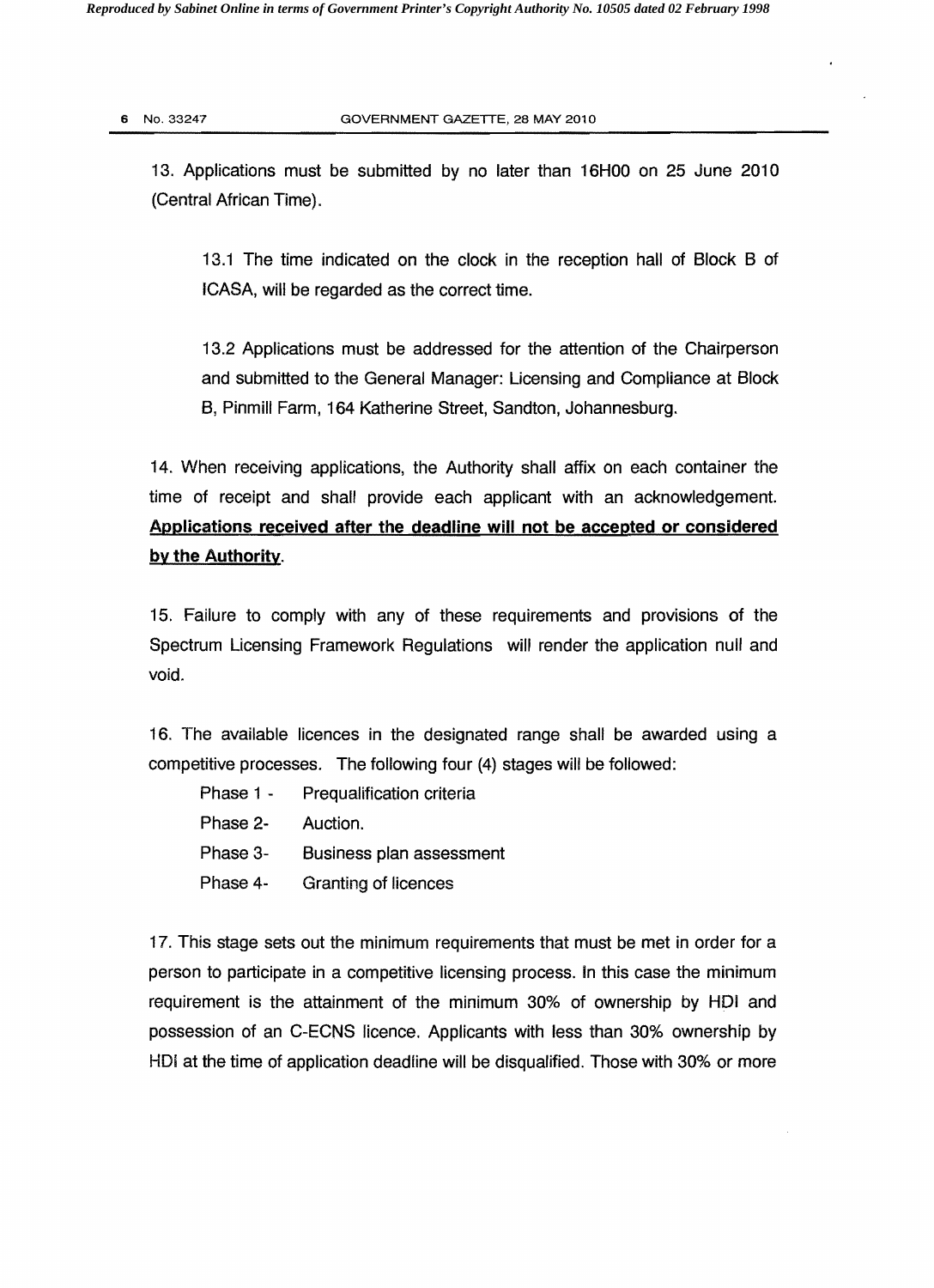STAATSKOERANT, 28 MEI 2010 **No. 33247 7** 

and are in possession of an C-ECNS licence will move-on to the next stage which is Auction.

18. In case the prequalification criteria based on a minimum 30% ownership by HOI results in more qualifying entities than the available licences, the Auction phase will be implemented. Applicants who have a minimum 30% of ownership by HOI and are in possession of an C-ECNS licence will be eligible to participate in an Auction.

- (a) The reserve price for the auction is set at a bank guaranteed cheque of R250 000.00 (Two Hundred and Fifty Thousand Rands).This amount is refundable to unsuccessful bidders. The Authority will not accept post-dated cheques.
- (b) The auction will be conducted in the following manner and procedure:
	- (i) An ascending price auction will be utilised. Participants will bid against one another, with each subsequent bid higher than the previous bid. An auctioneer/Authority will announce prices and pronounce on the highest bid.
	- (ii) The auction will end when participants are not willing to bid further, at which point the highest bidder pays their bid.

(c) It is the responsibility of the participants to arrange their own finance.

Payments must be made within ten (10) working days by the successful bidders.

19. Once the Authority has satisfied itself that the qualifying entities have submitted all the required information, spectrum licences will be granted.

20. The 3.5GHz band licences are for District Municipality and Metropolitan municipality area coverage. The Authority requires that the licencees achieve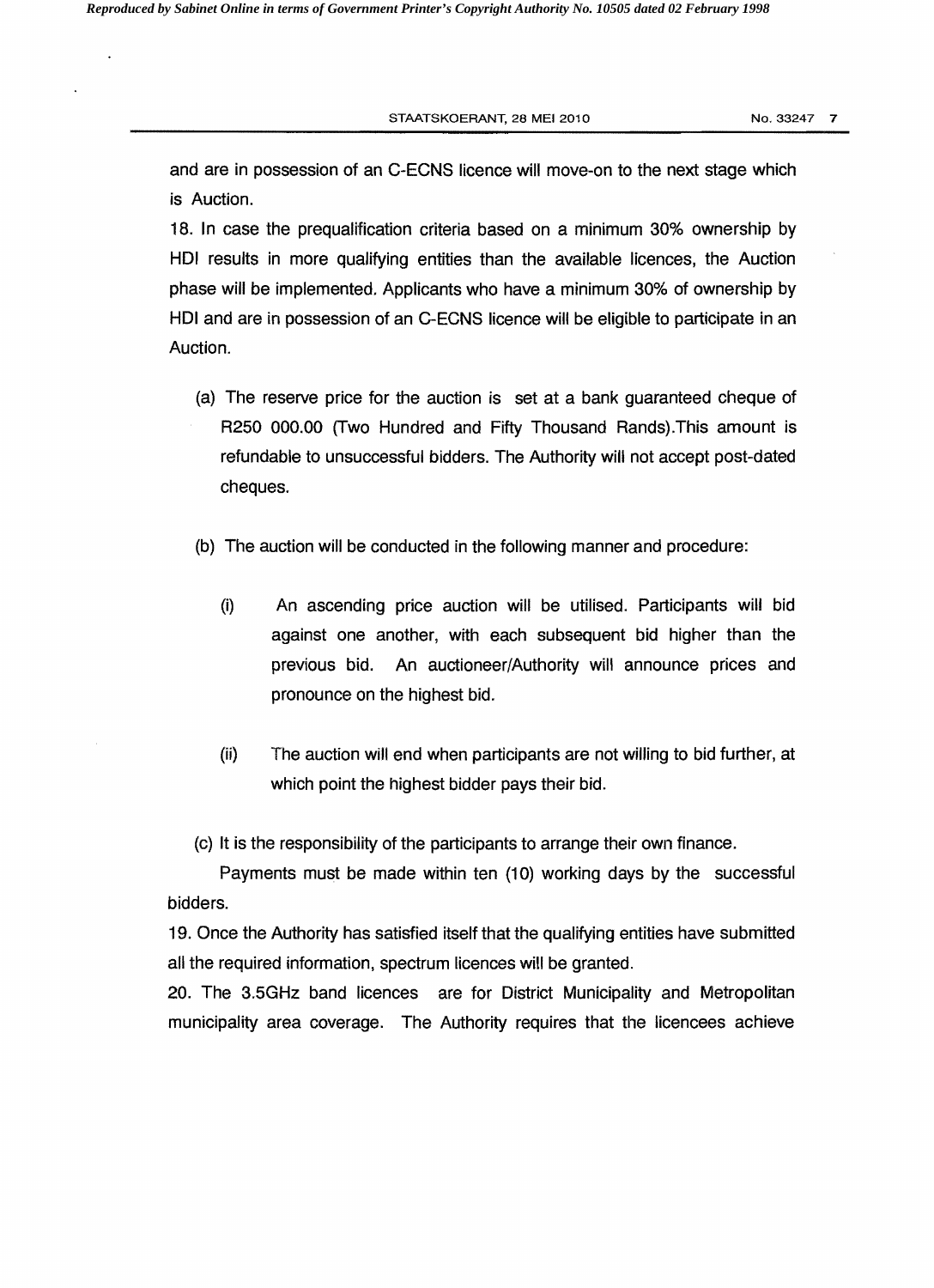population coverage of 50% by the end of two-years of licence being granted. This will form part of the licence terms and conditions.

## SCHEDULE B

| <b>1. PARTICULARS OF THE APPLICANT</b>                                                              |
|-----------------------------------------------------------------------------------------------------|
| Full name of applicant:                                                                             |
| Designated contact person:                                                                          |
| Applicant's street address:                                                                         |
| Applicant's principal place of business (if different from street address):                         |
| Applicant's postal address:                                                                         |
| Applicant's phone number/s:                                                                         |
| Applicant's fax number/s:                                                                           |
| E-mail address of designated contact person:                                                        |
| 2. LEGAL FORM OF APPLICANT                                                                          |
| Indicate if the Applicant is:                                                                       |
| Partnership                                                                                         |
| juristic person                                                                                     |
| other (specify)                                                                                     |
| If the registrant is a juristic person:                                                             |
| Indicate the legal form of the Applicant(e.g. private company incorporated in terms of the          |
| Companies Act, 1973):                                                                               |
| Registration number of the Applicant:                                                               |
| Attach certified copies of the Applicant's certificate of incorporation and memorandum and articles |
| of association or other constitutive documents of the Applicant (e.g. memorandum and articles of    |
| association, association agreement, constitution) indicating the applicant's compliance with the    |
| requirements of section 5(8) (b) of the Act, including shareholders' agreement and/or partnership   |
| agreements.                                                                                         |

## ATTACH AS APPENDIX 2.1

i

I

IProvide a written undertaking that the registrant will comply with section 5(8) (b) of the Act.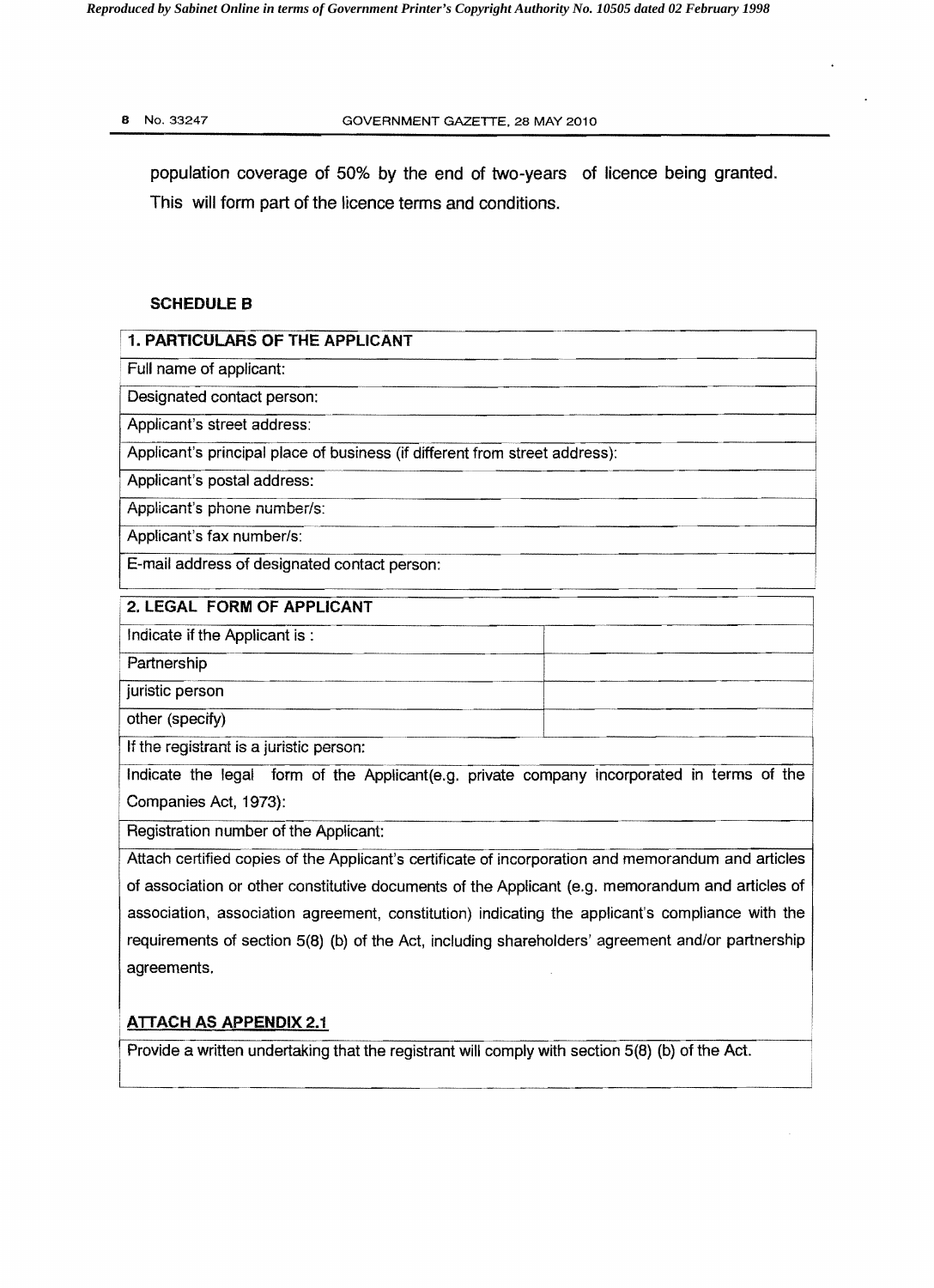#### STAATSKOERANT, 28 MEI 2010 No. 33247 9

## ATTACH AS APPENDIX 2.2

Indicate when and how the registrant will comply with section 5(8) (b) of the Act.

Provide a resolution authorizing the signatory to this application to sign this application and/or to represent the applicant in respect of this application.

## ATTACH AS APPENDIX 2.3

## 3. SERVICE DETAILS

Proposed service name:

Nature of proposed service:

## 4. PARTICIPATION ,OWNERSHIP AND CONTROL· ATTACH AS APPENDIX 4

The applicant is required to demonstrate the involvement of Historically Disadvantaged Individuals at the following levels.

-Participation at Board Level

-Participation at Operational level

-Participation in Management

-Beneficial Participation

## 5. CONSUMER BENEFITS - ATTACH AS APPENDIX 5

Service Innovation and packaging.

Tarrif level and flexibility

Quality of Service

Geographic Coverage

## 6. BUSINESS PLAN - ATTACH AS APPENDIX 6

The Applicant must provide proof to the satisfaction of the Authority that it has a minimum of 30% equity ownership by persons from Historically Disavantaged Groups. The Applicant must provide the certified copies of the identity documents of such persons and shares owned by each person.

7 TECHNICAL PLAN - ATTACH AS APPENDIX 7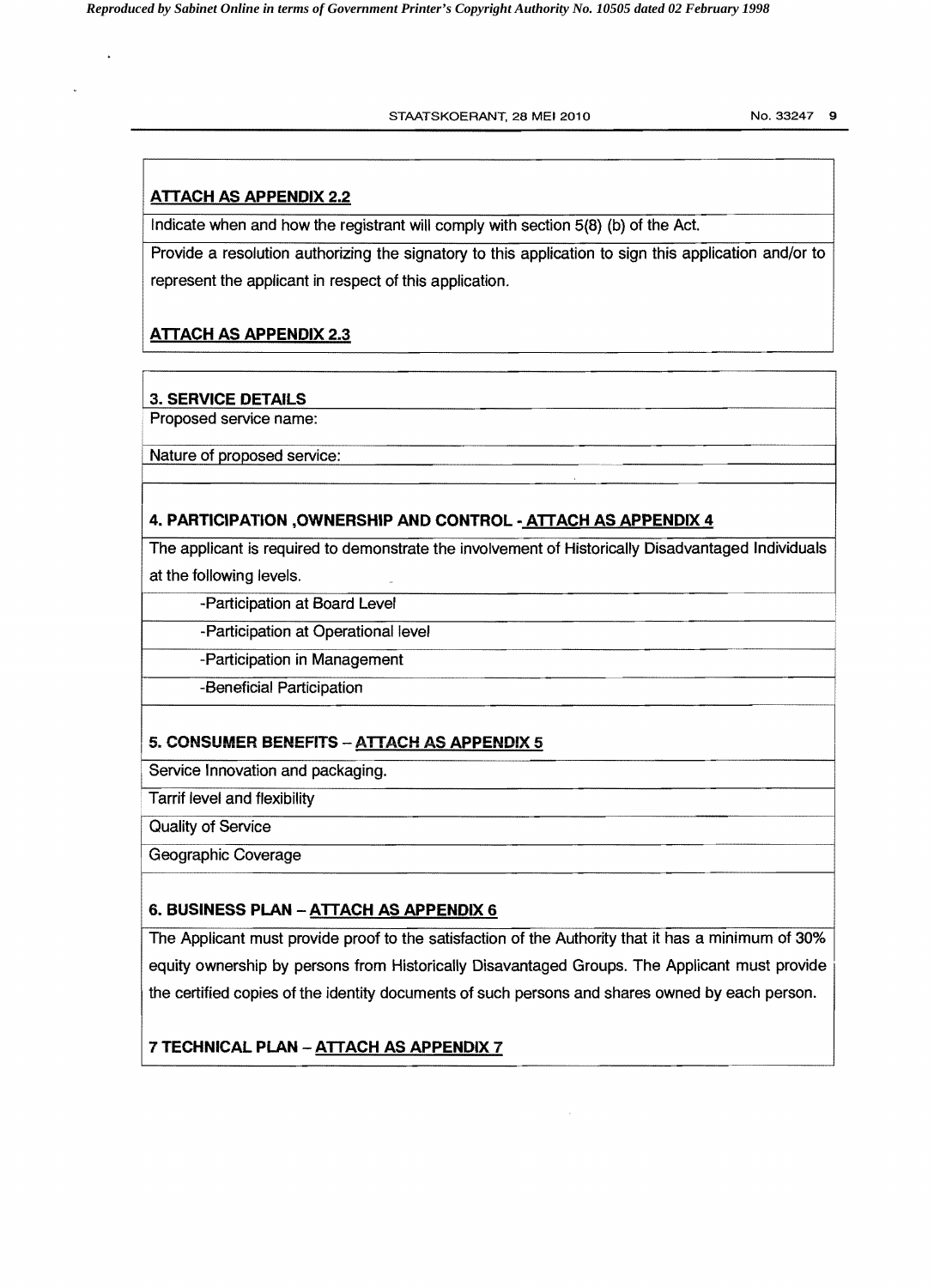#### 10 No. 33247 GOVERNMENT GAZETTE, 28 MAY 2010

Network coverage and detailed schedule of roll-out plans

Details of Network capacity requirements

Demonstrate the efficient utilisation of the radio frequency spectrum

Details of technology solution selected

Details of applicant's plans for network and and its security